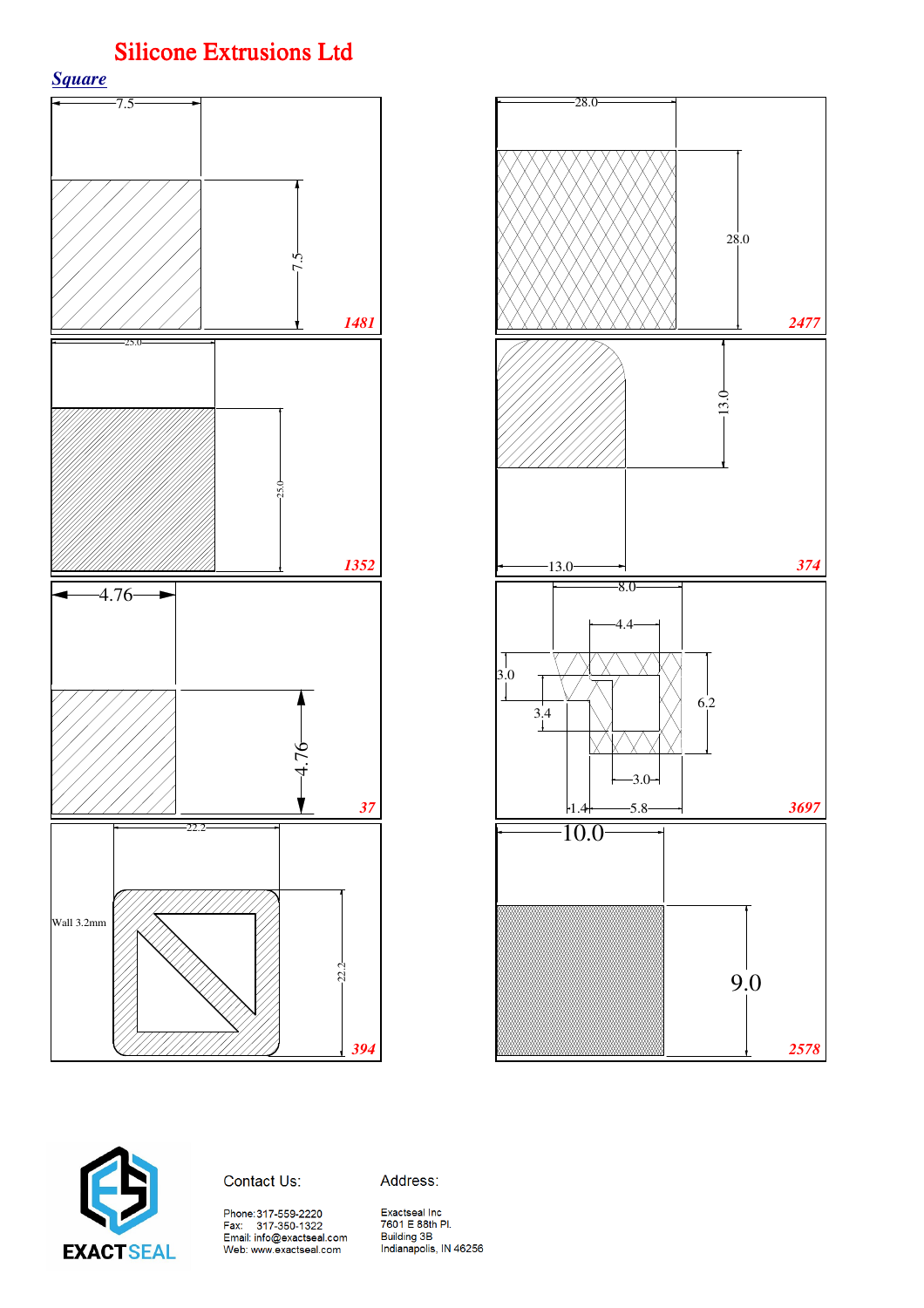![](_page_1_Figure_0.jpeg)

![](_page_1_Figure_1.jpeg)

![](_page_1_Figure_2.jpeg)

![](_page_1_Picture_3.jpeg)

Contact Us:

Address: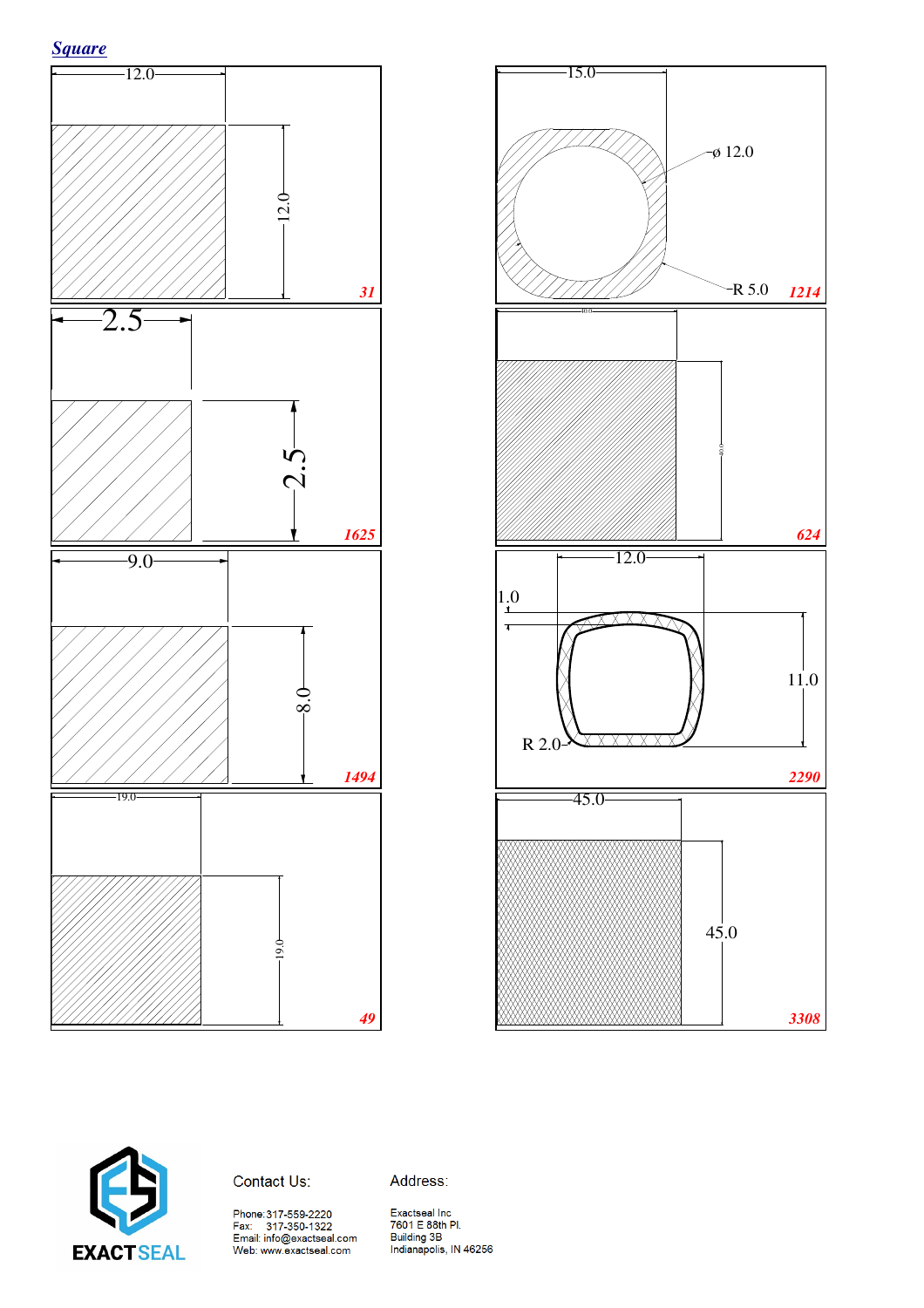![](_page_2_Figure_1.jpeg)

![](_page_2_Figure_2.jpeg)

![](_page_2_Picture_3.jpeg)

Contact Us:

Address: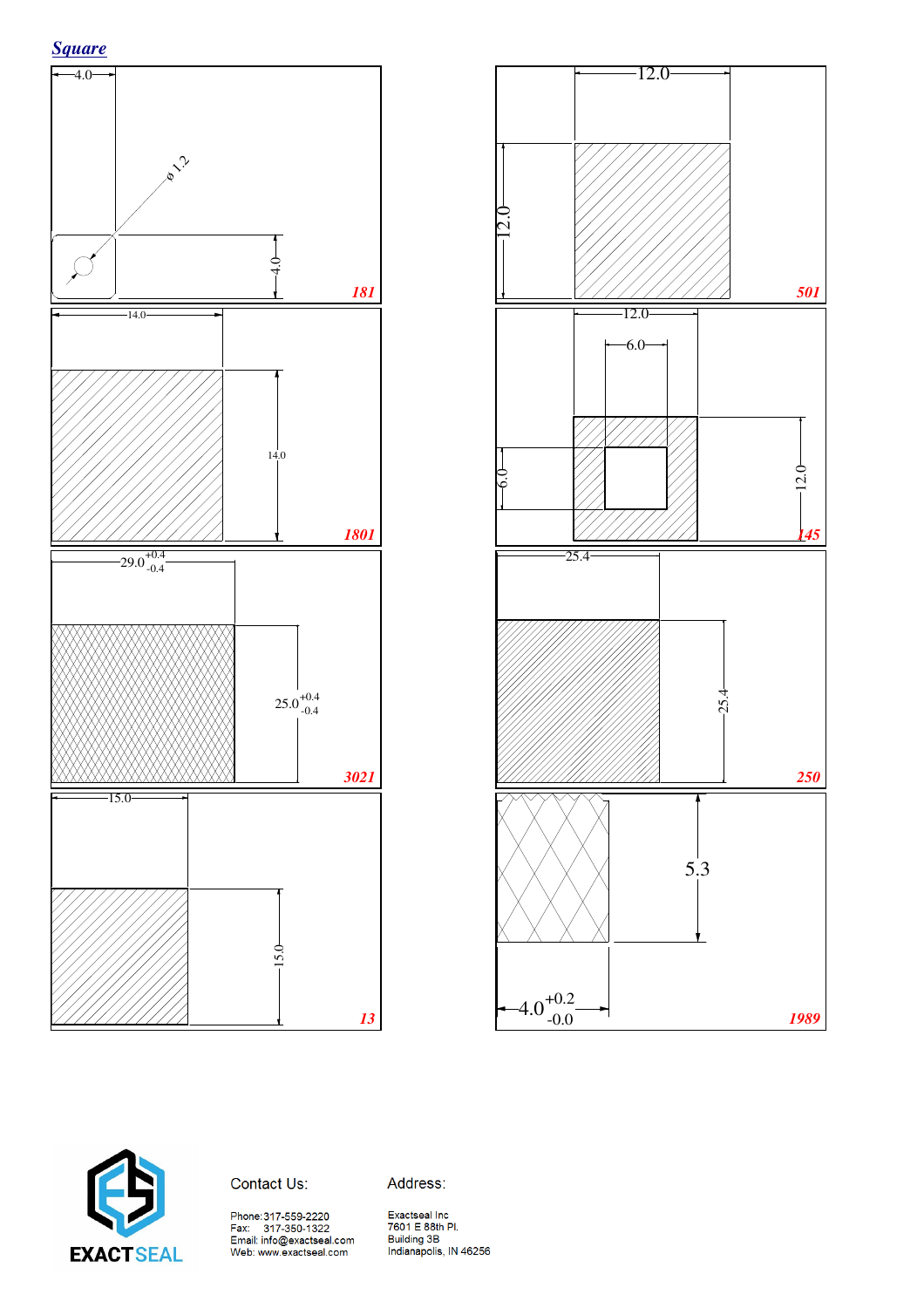![](_page_3_Figure_0.jpeg)

![](_page_3_Figure_1.jpeg)

![](_page_3_Figure_2.jpeg)

![](_page_3_Picture_3.jpeg)

Contact Us:

Address: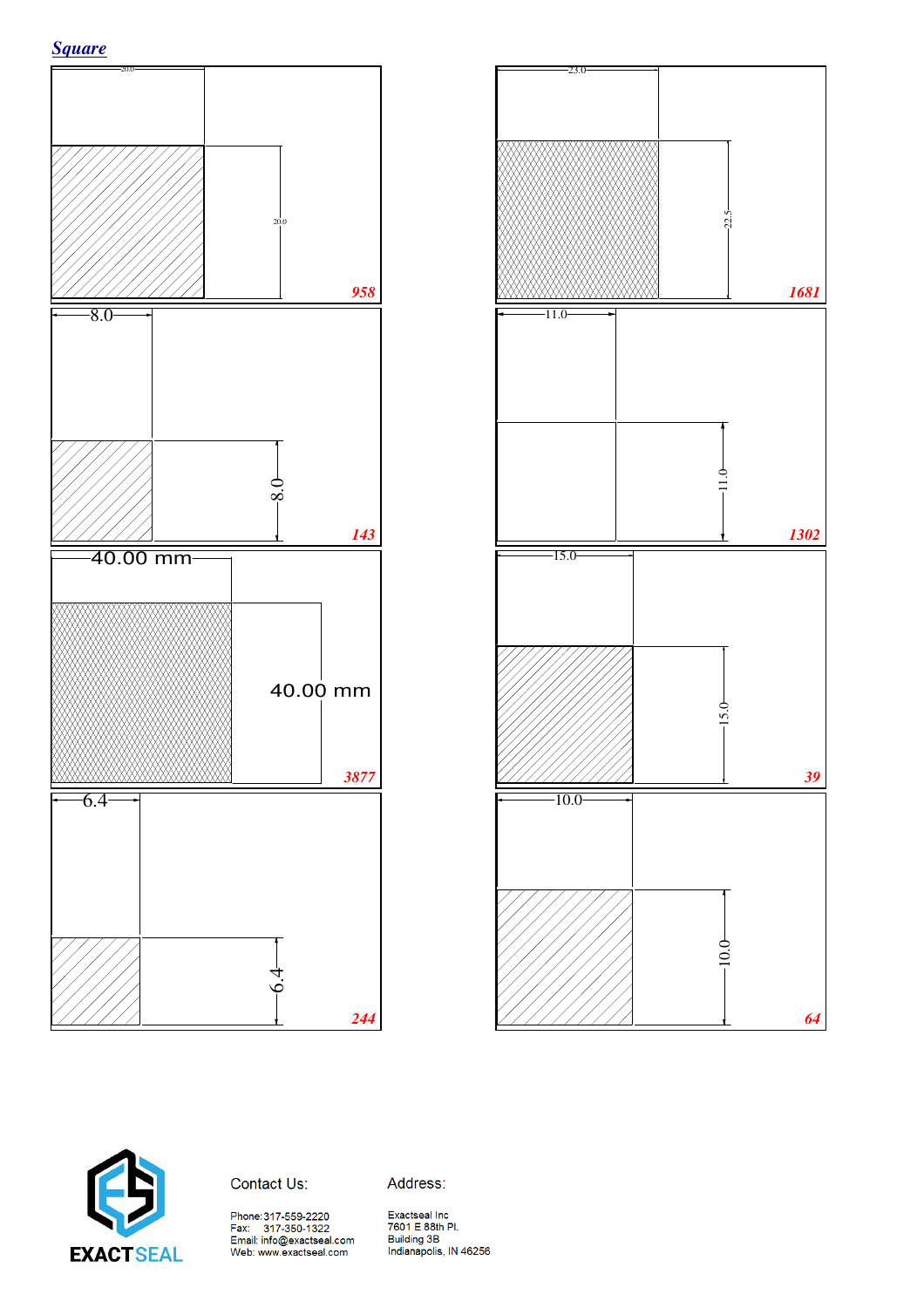![](_page_4_Figure_0.jpeg)

![](_page_4_Figure_1.jpeg)

![](_page_4_Figure_2.jpeg)

![](_page_4_Picture_3.jpeg)

Contact Us:

Address:

Phone:317-559-2220<br>Fax: 317-350-1322<br>Email: info@exactseal.com<br>Web: www.exactseal.com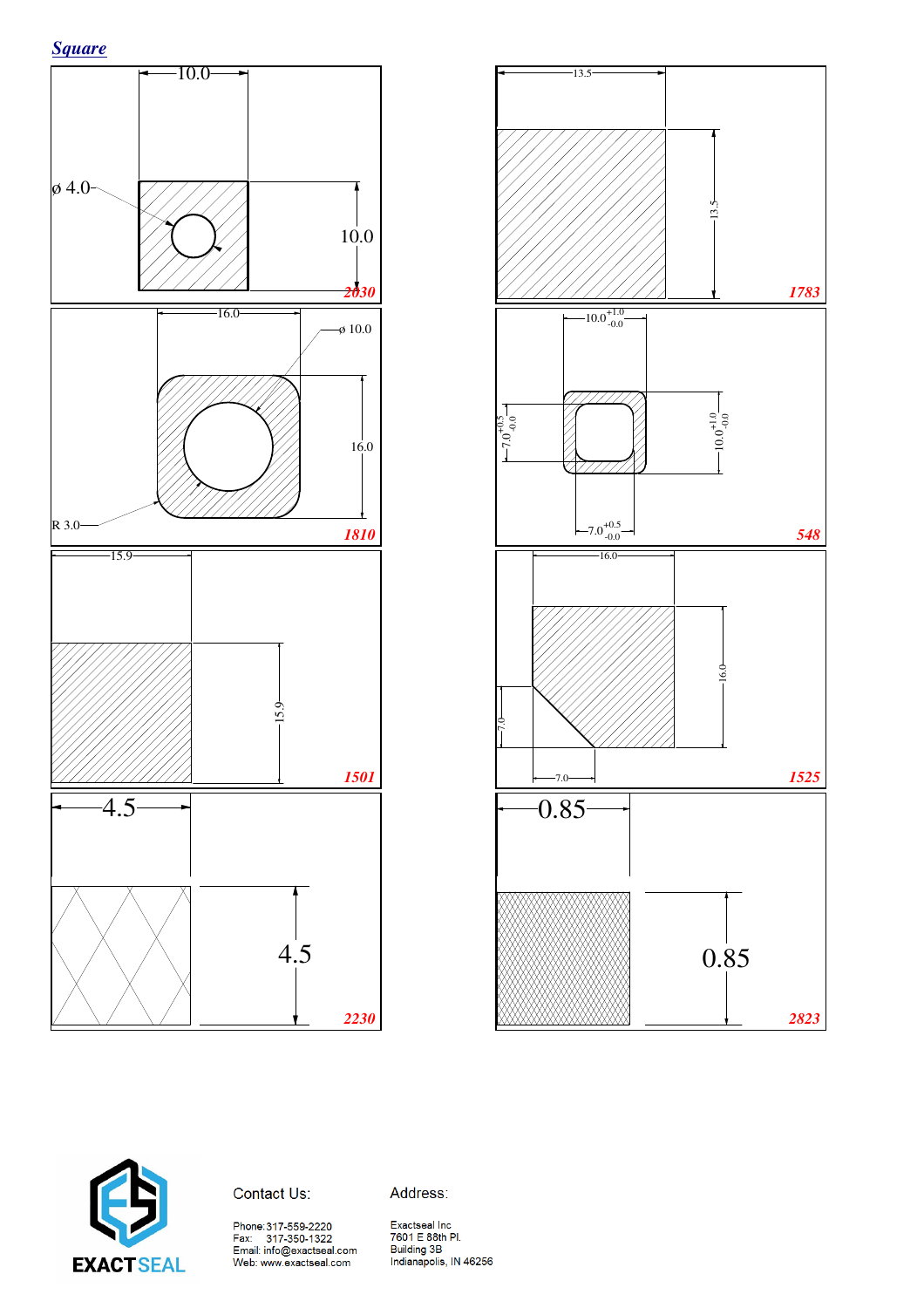![](_page_5_Figure_1.jpeg)

![](_page_5_Figure_2.jpeg)

![](_page_5_Picture_3.jpeg)

#### Contact Us:

Address: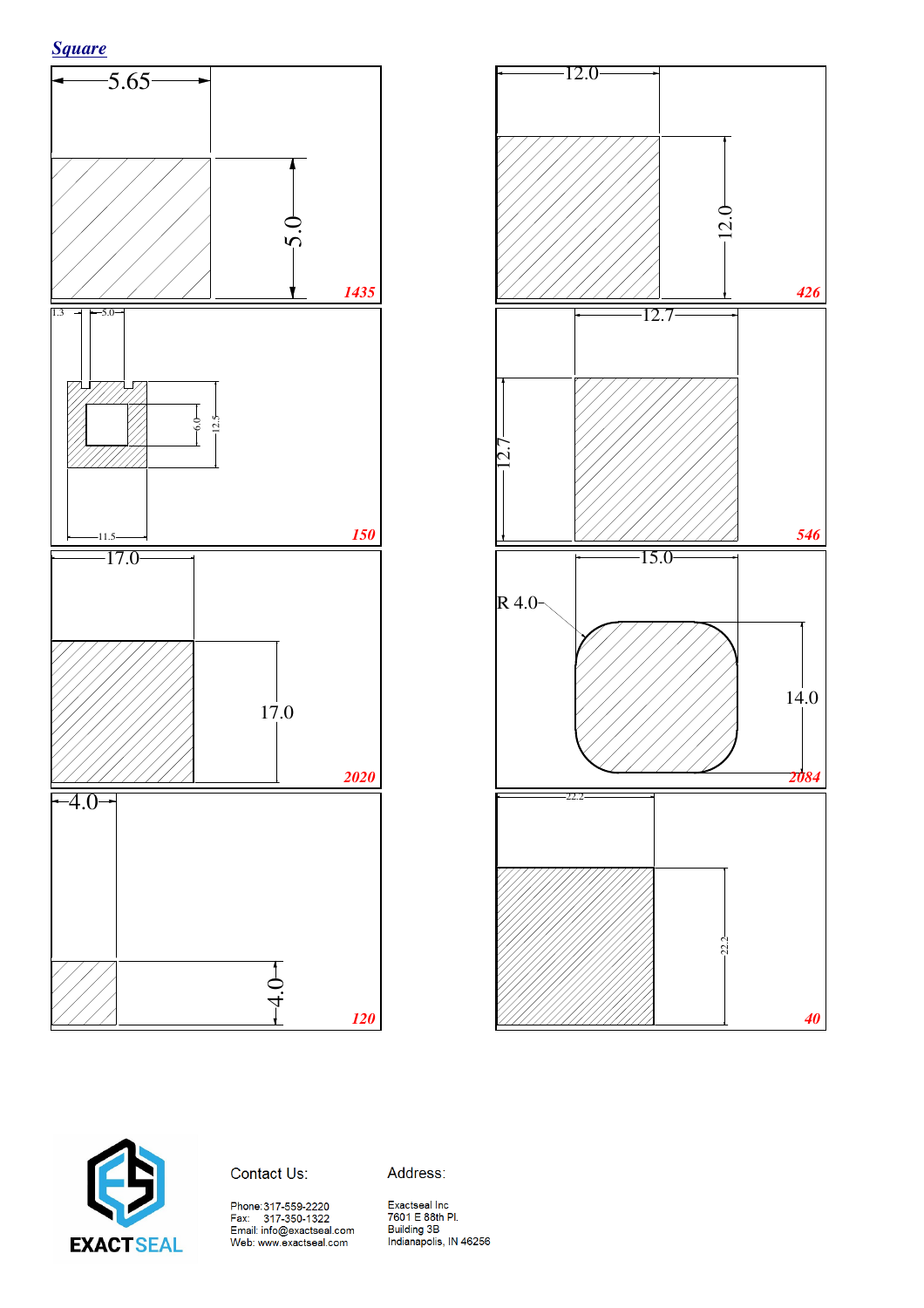![](_page_6_Figure_1.jpeg)

![](_page_6_Figure_2.jpeg)

![](_page_6_Picture_3.jpeg)

Contact Us:

Address:

Phone:317-559-2220<br>Fax: 317-350-1322<br>Email: info@exactseal.com<br>Web: www.exactseal.com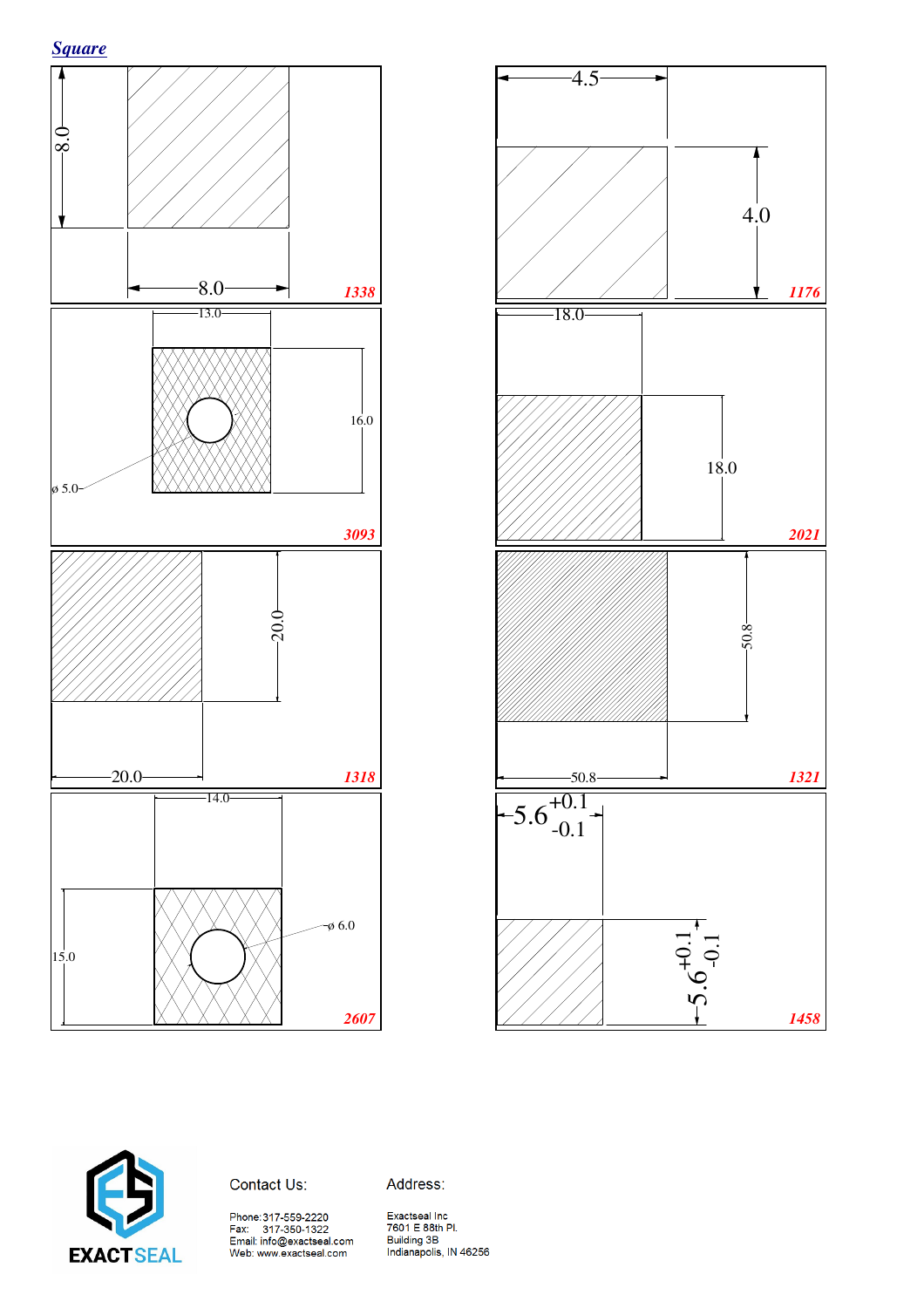![](_page_7_Figure_1.jpeg)

![](_page_7_Figure_2.jpeg)

![](_page_7_Picture_3.jpeg)

Contact Us:

Address: